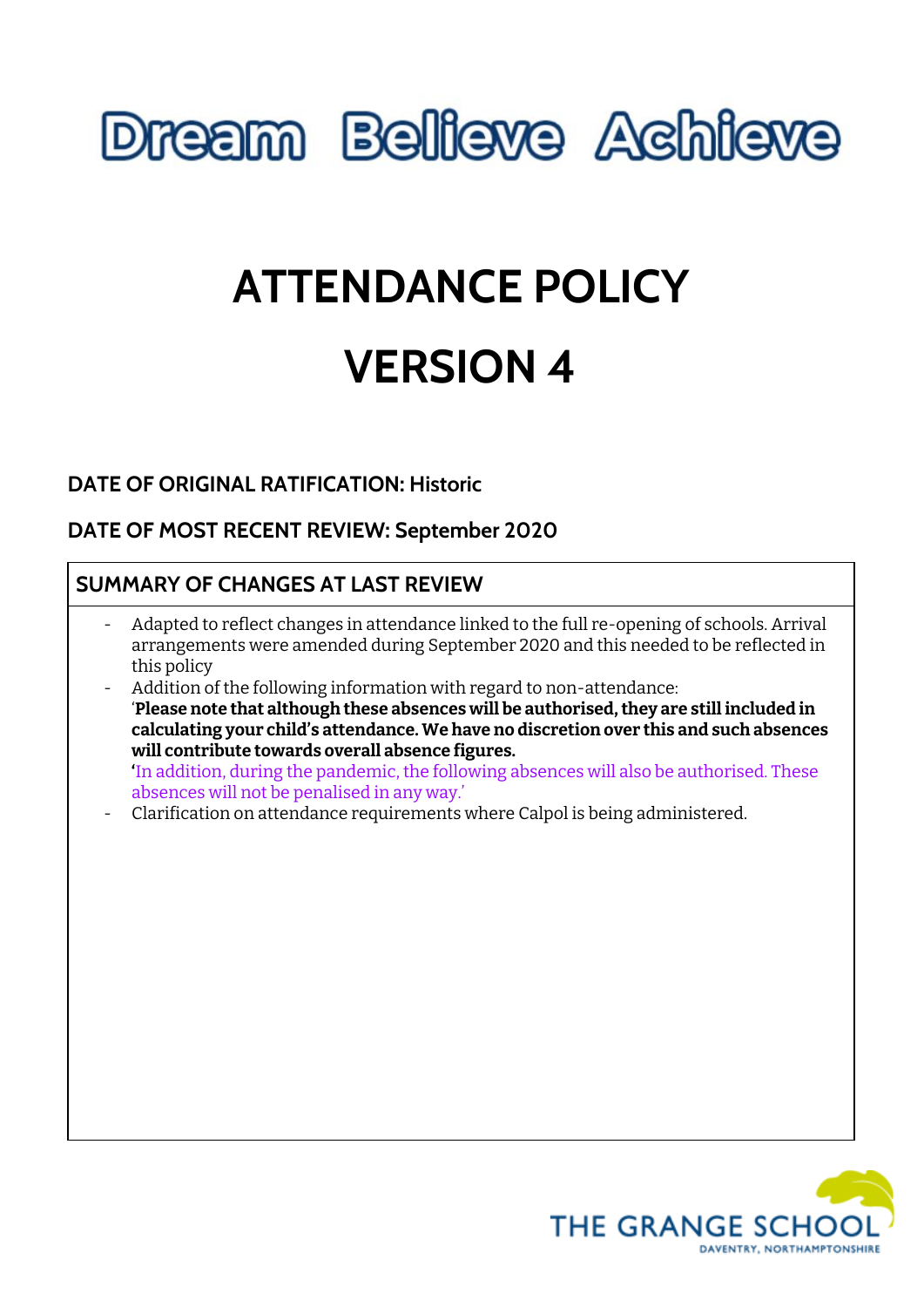

| <b>RECORD OF CONSULTATION</b> |                                                              |
|-------------------------------|--------------------------------------------------------------|
| <b>DATE</b>                   | <b>CONSULTATION DETAILS</b>                                  |
| April 2020                    | Consultation with staff & parents in light of COVID pandemic |
| September 2020                | Re-issued to parents on full re-opening of school            |
|                               |                                                              |
|                               |                                                              |
|                               |                                                              |
|                               |                                                              |
|                               |                                                              |
|                               |                                                              |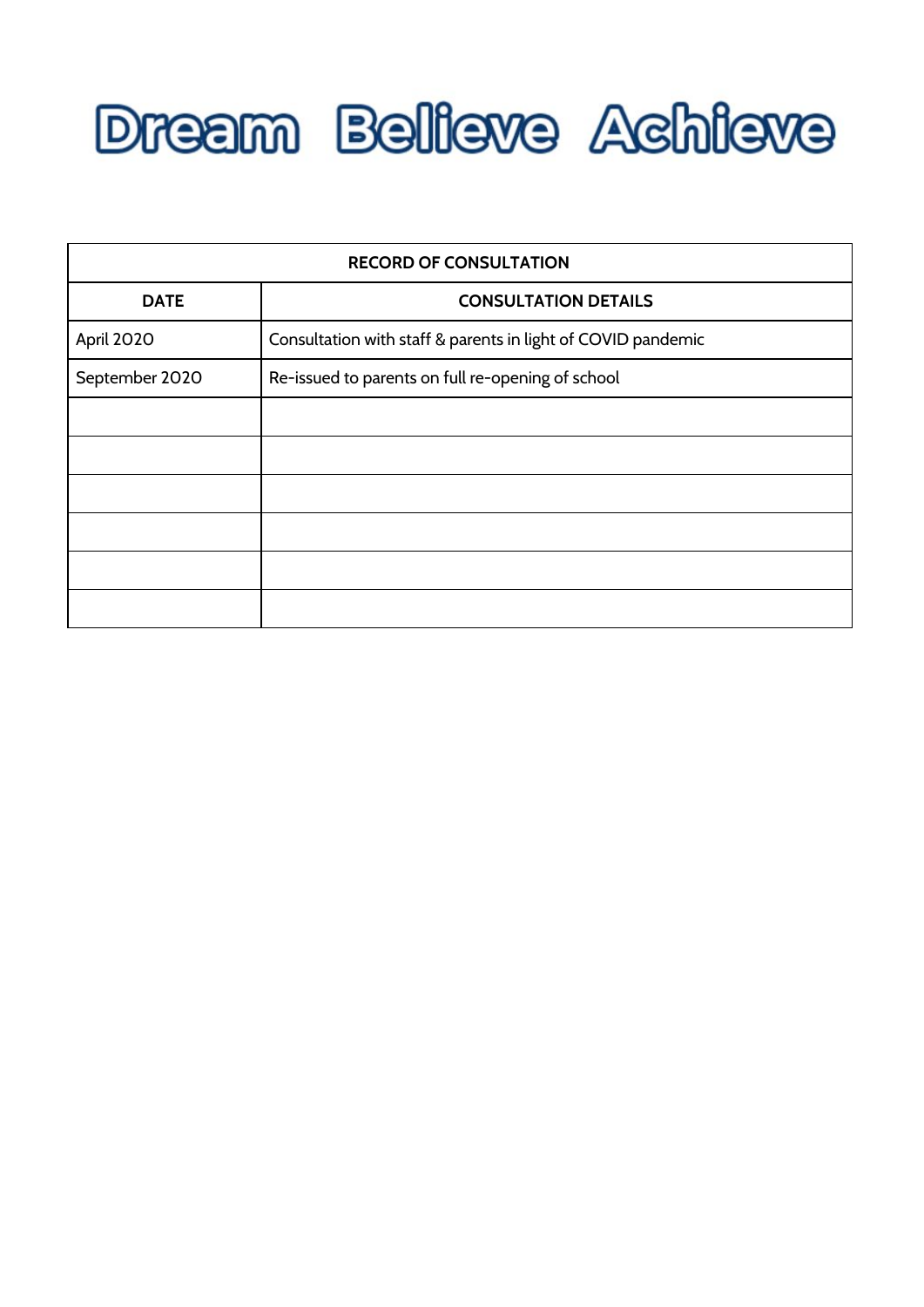**Amended September 2020 following Covid-19 pandemic and advice given by the UK Government**

### **The Grange School Attendance Policy**

**Due to the Covid- 19 pandemic our Attendance policy has been amended in line with Government advice for the full reopening of schools.**

**[\(https://assets.publishing.service.gov.uk/government/uploads/system/uploads/attachment\\_data](https://assets.publishing.service.gov.uk/government/uploads/system/uploads/attachment_data/file/907535/School_attendance_guidance_for_2020_to_2021_academic_year.pdf) [/file/907535/School\\_attendance\\_guidance\\_for\\_2020\\_to\\_2021\\_academic\\_year.pdf](https://assets.publishing.service.gov.uk/government/uploads/system/uploads/attachment_data/file/907535/School_attendance_guidance_for_2020_to_2021_academic_year.pdf)**)

#### **MISSION STATEMENT**

### *The Grange School aims to maximise attendance rates in order to ensure that all pupils are able to take the fullest advantage ofthe learning experiences available to them.*

#### **STATUTORY FRAMEWORK**

*Under Section 199 of the 1993 Education Act, a pupil is required to attend regularly at the school where he/she is a registered pupil.*

*The school is obliged by law to differentiate between authorised and unauthorised absence. A letter or telephone message from a parent does not itself authorise an absence.*

*Only if the school is satisfied to the validity of the explanation offered by the letter/message will the absence be authorised (see below)*

# **RIGHTS AND RESPONSIBILITIES**

Improving attendance at The Grange School is the responsibility of everyone in the school community, including pupils, parents, governors and staff. The school aims to have attendance levels at 96% and above.

**From the start of the autumn term 2020 pupil attendance will be mandatory and the usual rules on attendance will apply, including:**

- **● parents' duty to ensure that their child of compulsory school age attends regularly and on time atthe school where the child is a registered pupil**
- **● schools' responsibilities to record attendance and follow up absence**
- **● the ability to issue sanctions, including fixed penalty notices, in line with local authorities' codes of conduct**

**(Addendum: recording attendance in relation to coronavirus (COVID-19) during the 2020 to 2021 academic year, Updated 1 September 2020)**

# **PUPILS**

All pupils are expected to attend school and all of their lessons regularly and punctually. Pupils who experience attendance difficulties will be offered prompt and sympathetic support, initially from their class teacher and the Attendance Manager.

#### **Whatis an acceptable attendance rate?**

We expect 96% attendance from all our pupils as a minimum. Sickness comes usually in a block of time over a continuous period; what we look for are unbroken weeks (i.e. those where a pupil is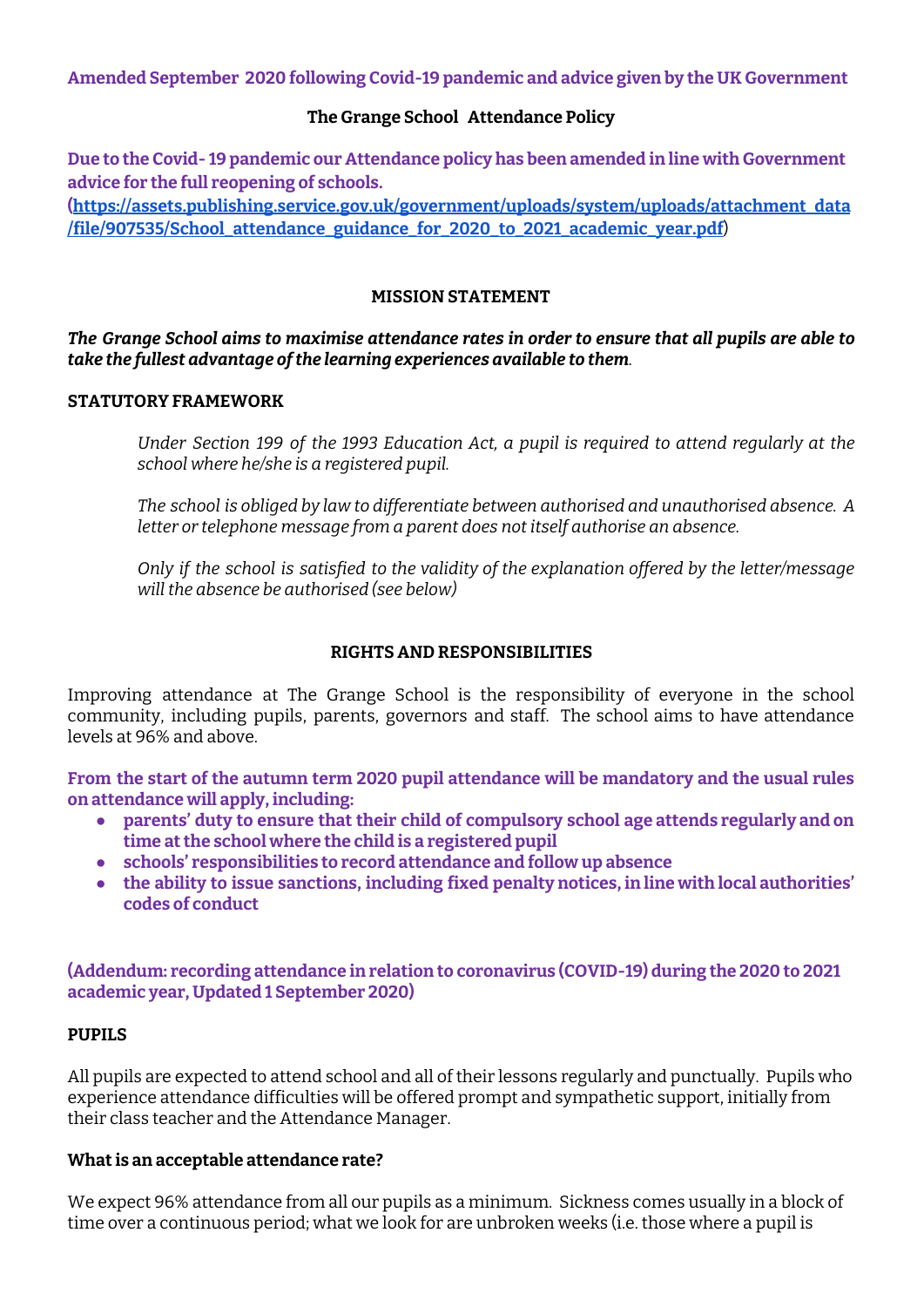marked present on all ten sessions); pupils should NOT have more than one or two broken weeks in the course of an academic year. Regular broken weeks are a cause for concern and will be followed up by the school.

# **PARENTS**

Parents are responsible for ensuring that their child attends school regularly, punctually, properly dressed and in a fit condition to learn. If a child is prevented for any reason from attending, or is late, parents are requested to notify the school as soon as possible by telephone call. Parents should telephone school on each day of absence. A pupil's absence from school must be considered as unauthorised until a satisfactory explanation is forthcoming from the parents.

# **The following figures may be ofinterestto you when looking at your child's attendance:**

**98-100% = Excellent 96-97% = Good Attendance 90-95% = Below Average Attendance Below 90% = A Cause for Concern Below 85% = May ResultIn Legal Action**

*Parents whose first language is not English, or who have literacy difficulties, will be offered appropriate support from the school in matters of communication.*

# **SCHOOL**

Staff will endeavour to encourage good attendance and punctuality through personal example. The school will employ a range of strategies to encourage good attendance and punctuality and, liaising closely with parents, will promptly investigate all absenteeism. Staff will respond to all absenteeism firmly and consistently. There is a daily review of attendance. The ELSA supports children for whom attendance may be a barrier to learning; identifying and supporting the child to overcome issues.

A Designated Safeguarding Lead, a Pupil Premium Lead and the ELSA will meet regularly (at least once per term) with the Attendance Manager to review the attendance of all children. It is the duty of the Attendance Manager to alert the Designated Safeguarding Lead to any child without previous concerns, for whom poor attendance may now be the first indicator of a cause for concern.

Where there are indicators of poor attendance, the school will then support parents to improve the situation immediately. This will usually be as a result of the regular meetings between the Attendance Manager and the DSL, or as a result of any specific concerns raised at any other time.

**When attendance falls below 96%** - An initial letter will be sent to parents, alerting them to the fact that attendance has fallen below 96%. The school will offer any support necessary to help improve attendance. A Parenting Contract may be invoked at this stage.

**When attendance falls below 90%** - A letter will be sent to parents, alerting them to the fact that attendance has fallen below 90%. An initial conversation will take place between the school and the parent, ensuring that the parent is fully aware of the situation and the possible consequences of poor attendance. The school will support the parent to improve the child's attendance. A Parenting Contract may be invoked at this stage.

**When attendance remains persistently below 90%** - A letter will be sent to parents, arranging a face to face meeting and parents will be supported by the school in order to improve the child's attendance. A Parenting Contract will be invoked at this stage, unless there are exceptional reasons for absence.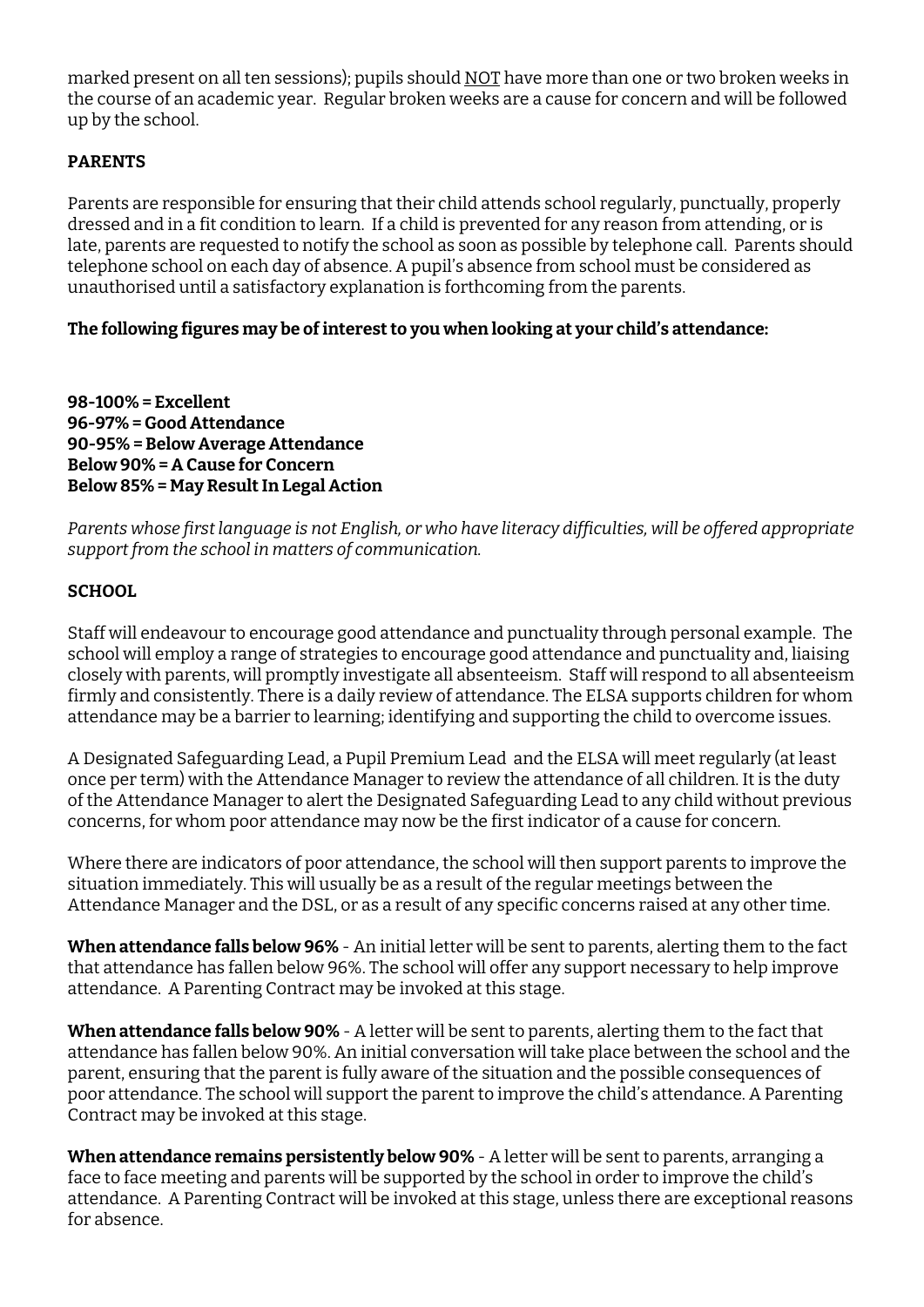**When attendance falls below 85%** - Parents will be invited to a face to face meeting with the Attendance Manager and a DSL, where a Parenting Contract will be invoked and support will be put into place to ensure an improvement in attendance. The Education Inclusion & Partnership Team may be used to support families.

**When attendance remains persistently below 85%** - It may be necessary to involve the Education Inclusion and Partnership Team and legal proceedings may ensue.

Each year the school is required to publish attendance data showing comparisons with national figures. This data will be published on the school website and is always available upon request. In addition, this report will also include the total number of school days lost to term-time holidays.

A record of a child's absences will be reported to the parents during both parents' evenings and as part of the annual report.

#### **REGISTRATION**

**From the start ofthe autumn term 2020, children are required to arrive at school atthe following times in order to adhere to social distancing guidelines.**

**Acorns children: 8:40 - 8:45 Surnames A - L: 8:40 - 8:50 Surnames M - Z: 8:55 - 9:05**

Registers will be called promptly at 9:10am and at 1.15pm and will be marked in pen on the pupil **registration form.**

**Registers will close at 9.15am and at 1.20pm. If a pupilfails to arrive before the registers close, he/she will be marked as absent. Pupils who arrive after the registers close should arrive atthe main entrance (pedestrian gate) with a parent. The parent should explain the lateness over the** intercom system and the child will be signed in the school late book by the office staff, who will **then email the class teacher. If a pupil is consistently late the year leader will contactthe parents.**

**Children who leave school during the day,for example because ofillness or medical appointments will be signed out and back in by the school office staff.**

# **AUTHORISED AND UNAUTHORISED ABSENCE**

There are clear guidelines about which type of absence can/cannot be authorised. The responsibility for authorising absence rests with the school.

Some examples: Absence from school will be authorised for the following reasons: Genuine illness Emergency medical/dental appointments Days of religious observance Exceptional family circumstances such as bereavement/serious illness Music/dance exams and special performances

**Please note that although these absences will be authorised,they are still included in calculating your child's attendance. We have no discretion over this and such absences will contribute towards overall absence figures.**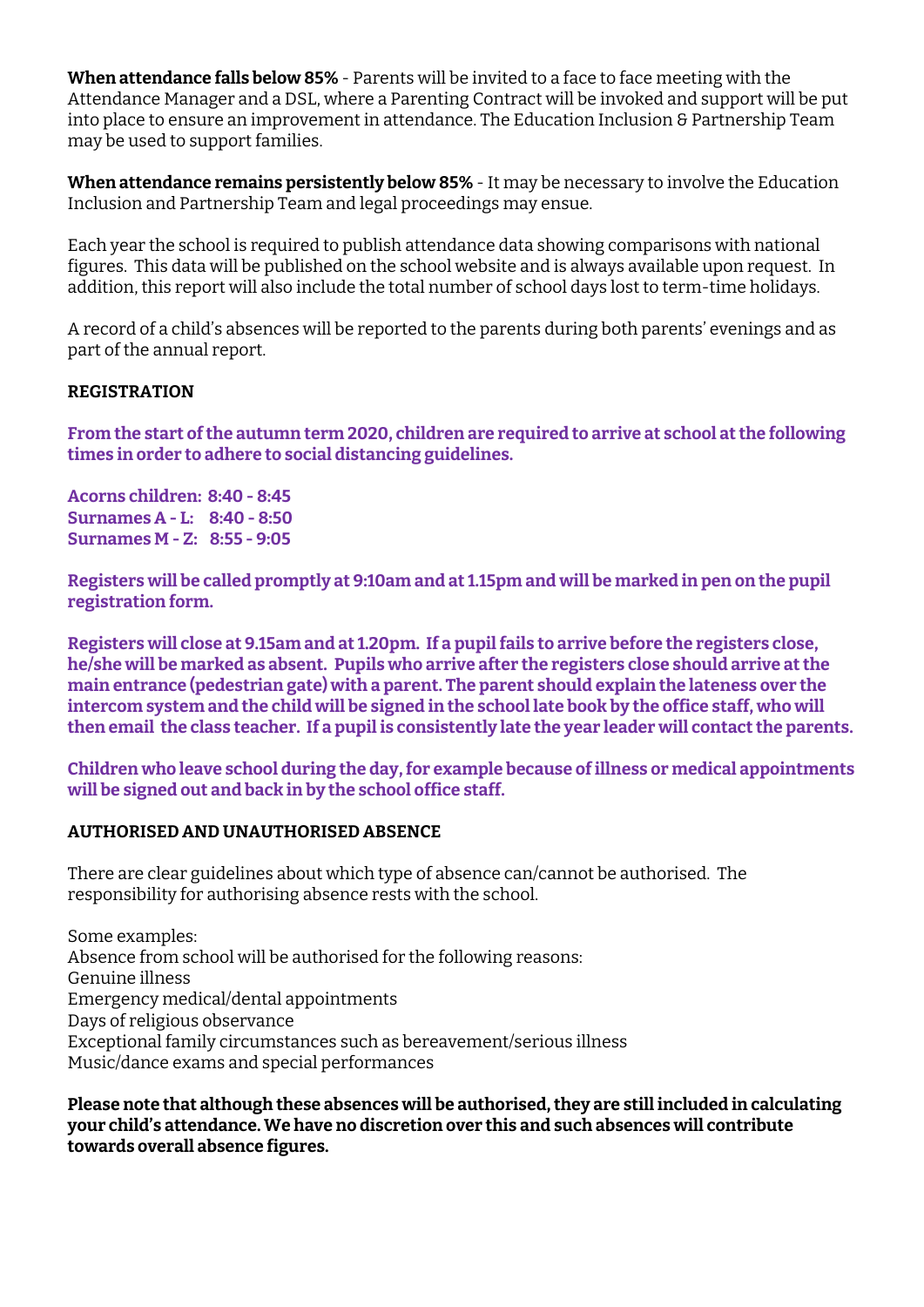In addition, during the pandemic, the following absences will also be authorised. These absences will not be penalised in any way.

**Covid-19 related illness Selfisolating due to a family member displaying Covid-19 symptoms or receiving a positive Covid-19 test, Quarantining after a trip abroad to a country not on the travel corridor list [\(https://www.gov.uk/guidance/coronavirus-covid-19-travel-corridors#updates-to-the-travel-co](https://www.gov.uk/guidance/coronavirus-covid-19-travel-corridors#updates-to-the-travel-corridor-list) [rridor-list\)](https://www.gov.uk/guidance/coronavirus-covid-19-travel-corridors#updates-to-the-travel-corridor-list)**

**This new category of non-attendance (Covid-19 related) will not count as an absence (authorised or unauthorised)for statistical purposes.**

# **Covid-19 Related Absence**

**The mostimportant symptoms of coronavirus (COVID-19) are recent onset of any ofthe following:**

- **● a new continuous cough**
- **● a high temperature**
- **● a loss of, or change in, your normal sense oftaste or smell (anosmia)**

**Parents should keep any child at home who is showing any ofthe above signs. As normal, any child with symptoms of an infectious illness, where the use of Calpol (or similar medication) is required, should remain at home. The use of Calpol will mask a high temperature and so could hide a possible case of COVID. Because ofthis, any child needing Calpol should stay at home until there are no symptoms of COVID present.If possible, a COVID test should be sought.**

**Where the test returns as negative:**

- **● Suspected sufferer may return to school once all symptoms of the undiagnosed illness have disappeared**
- **•** The remainder of the household can stop isolating

**Where the test returns as positive:**

- **● Test and Trace procedures to be invoked**
- **● Following a positive test result, you continue to isolate for atleast 10 days from the onset of symptoms**
- **● Should the pupil still have symptoms (other than cough and changes to smell & taste),they should not return to school untilthese have gone**
- **● and your household complete the 14 day isolation process**

# **Returning from a trip abroad**

**Pupils (and other family members) arriving in the UK, you will not be allowed to leave the place where they are staying for the first 14 days you're in the UK (known as 'self-isolating') unless you're arriving from exempt [countries](https://www.gov.uk/guidance/coronavirus-covid-19-travel-corridors).**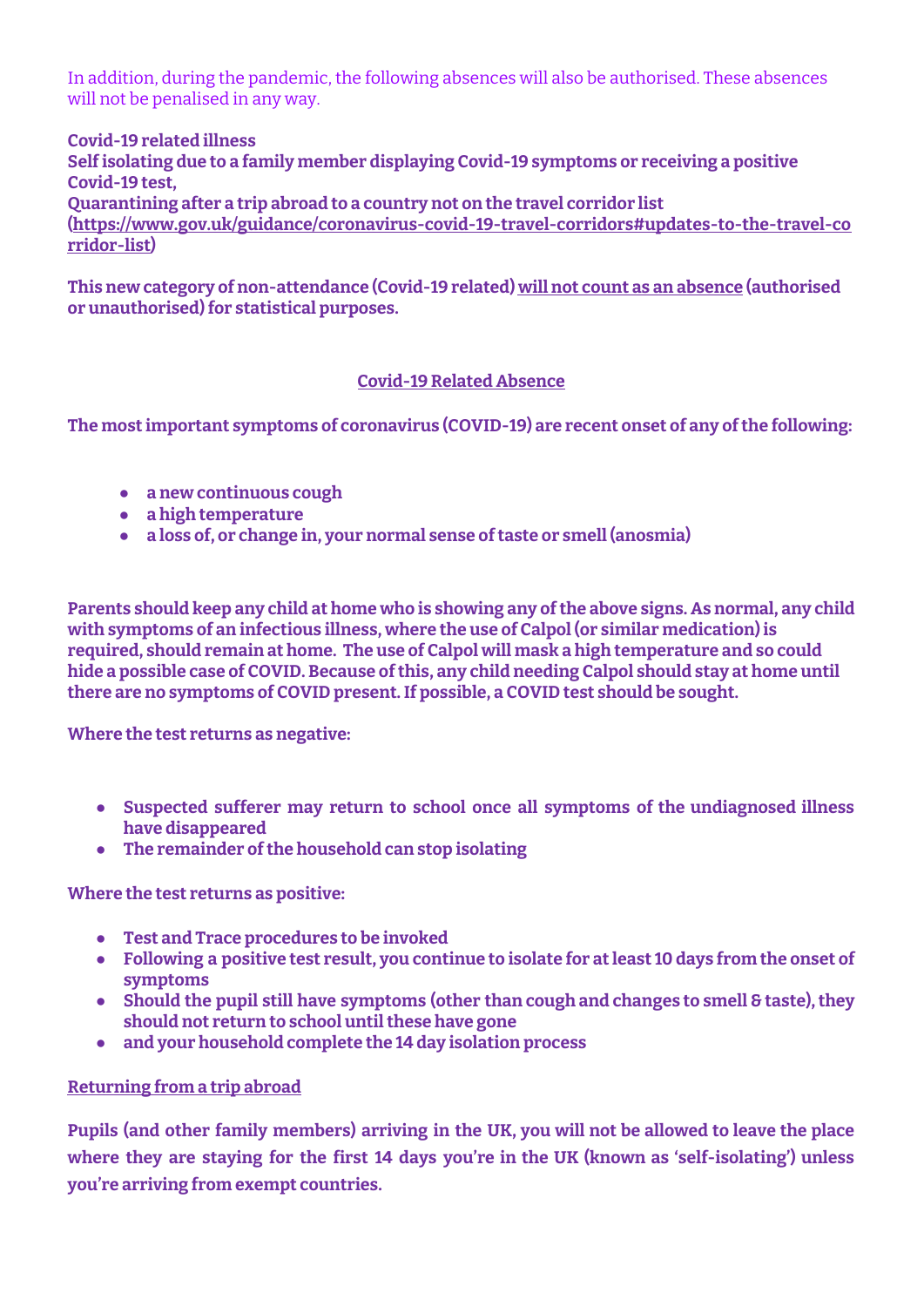**Parents should check immediately to see ifthe country they have visited is listed.**

**If you're travelling from an exempt country you will not need to self-isolate. You should check the list of exempt [countries](https://www.gov.uk/guidance/coronavirus-covid-19-travel-corridors) before you travel.If you travelfrom an exempt country but have been in a** country that is not exempt within the last 14 days, you will need to self-isolate for the remainder **ofthe 14 days since you were lastin a non-exempt country.**

If you travel from an exempt country but have been in a country that is not exempt within the last **14 days, you will need to self-isolate for the remainder of the 14 days since you were in a non-exempt country. If you transit through a country that is not exempt you will be required to self-isolate for 14 days.**

If you have been in a country that is NOT exempt, you need to tell us straight away please. Please **email miss.sutherland@thegrangeschooldaventry.net, providing the date you returned to England, where you travelled from and who travelled with you.**

**If a child is self-isolating due to Covid-related illness or returning from a trip abroad, parents should phone on the first day of absence only. However parents should keep school informed of any test results (whether positive or negative).**

# **Absence from school will not be authorised for:**

- Shopping
- Birthdays
- Minding the house
- Caring for relatives
- Holidays during Term Time
- Pop concerts
- Watching sports matches
- A day out

Please be aware that as a local authority school we adhere to Northamptonshire County Council's policies on absence management.

Government guidelines prevent headteachers from granting any leave of absence during term time, unless there are exceptional circumstances. A family holiday or celebration during term time does not fall into the category of "exceptional circumstances".

# **The criteria for issuing Penalty Notices for unauthorised term time absence is 10 sessions (equivalentto 5 school days in a 6 week period)**

Unauthorised absences are referred to the Educational Inclusion and Partnership Team for consideration of further action. The outcome could be a Penalty Notice, payable directly to the Local Authority. The Penalty Notice is £120 per parent/adult for each student to be paid within 28 days, decreasing to £60 if paid within 21 days. If the Penalty Notice is not paid within 28 days, the Local Authority may instigate legal proceedings under section 444 (1) of the Education Act 1996. If found guilty of an offence under this Act, parents will receive a criminal record and could be fined up to £1000.

# **Please note that these fines are imposed by Northamptonshire County Council and income does not benefitthe school**.